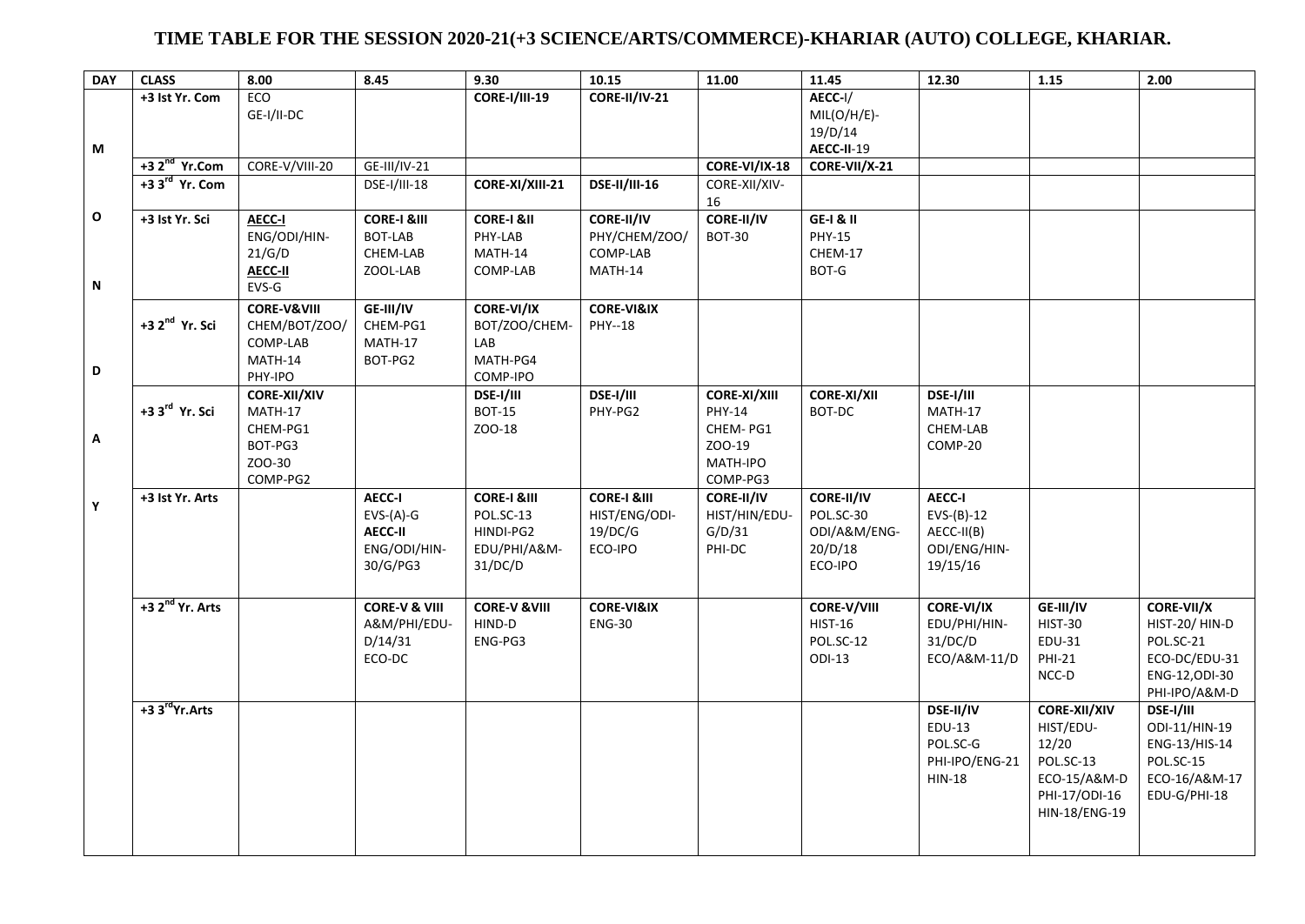| <b>DAY</b>   | <b>CLASS</b>                | 8.00                   | 8.45                     | 9.30                   | 10.15                  | 11.00           | 11.45               | 12.30               | 1.15           | 2.00                |
|--------------|-----------------------------|------------------------|--------------------------|------------------------|------------------------|-----------------|---------------------|---------------------|----------------|---------------------|
|              | +3 IstYr Com                |                        |                          | GE-I/II-20             | <b>CORE-II/IV-20</b>   |                 | AECC-I-             |                     |                |                     |
|              |                             |                        |                          |                        |                        |                 | MIL(Odi/Hn/Eng      |                     |                |                     |
| $\mathbf T$  |                             |                        |                          |                        |                        |                 | $-19/D/14$          |                     |                |                     |
|              |                             |                        |                          |                        |                        |                 | AECC-II-EVS-19      |                     |                |                     |
|              | $+32nd$ Yr.Com              |                        |                          | CORE-V/VIII-16         | CORE-VI/IX-21          |                 | CORE-VII/X-20       | <b>GE-III/IV-21</b> | SEC-I/II-G     |                     |
|              | +3 3 <sup>rd</sup> Yr. Com  |                        |                          | CORE-XI/XIV-G          |                        | CORE-XI/XIII-16 | <b>DSE-I/III-21</b> | <b>DSE-II-19</b>    |                |                     |
| U            | +3 IstYr.Sci                | <b>AECC-I</b>          | <b>CORE-I/III</b>        | CORE-I /III            |                        | <b>GE-I/III</b> |                     |                     |                |                     |
|              |                             | ENG/ODI/HIN-           | BOT/CHEM/ZOO/            | PHY-LAB                |                        | PHY-PG2         |                     |                     |                |                     |
|              |                             | 13/21/18               | COMP-LAB                 | MATH-14                |                        | CHEM-PG1        |                     |                     |                |                     |
|              |                             | AECC-II-               |                          |                        |                        | BOT-PG3         |                     |                     |                |                     |
| $\mathsf E$  |                             | <b>EVS-13</b>          |                          |                        |                        |                 |                     |                     |                |                     |
|              |                             |                        |                          |                        |                        |                 |                     |                     |                |                     |
|              |                             | <b>CORE-V&amp;VIII</b> | <b>CORE-V/VIII</b>       |                        | <b>CORE-VI&amp;IX</b>  | CORE-VII/X      | GE-III&IV           |                     | SEC-I/II-G     |                     |
| $\mathsf{s}$ | +3 2 <sup>nd</sup> Yr.Sci   | CHEM/ZOO/              | <b>BOT-15</b>            |                        | PHY/ZOO/BOT/           | <b>PHY-21</b>   | CHEM-15             |                     |                |                     |
|              |                             | COMP-LAB               | <b>PHY-14</b>            |                        | CHEM-LAB               | COMP-IPO        | MATH-17             |                     |                |                     |
|              |                             |                        |                          |                        |                        |                 |                     |                     |                |                     |
|              |                             | MATH-17                |                          |                        | MATH-IPO               | CHEM-OSOU       | ZOO-16              |                     |                |                     |
|              |                             |                        |                          |                        | COMP-LAB               | MATH-PG4        |                     |                     |                |                     |
| D            |                             |                        |                          |                        |                        | BOT/ZOO-DC/11   |                     |                     |                |                     |
|              | +3 3rdYr.Sci                | DSE-I/III              | DSE-I/III                | <b>DSE-II</b>          |                        |                 | <b>CORE-XII/XIV</b> |                     |                |                     |
|              |                             | CHEM-PG 1              | ZOOL-19                  | BOT/ZOO/CHEM           |                        |                 | COMP-DC             |                     |                |                     |
|              |                             | <b>BOT-LAB</b>         | COMP-PG2                 | $-LAB$                 |                        |                 | PHY/MATH-           |                     |                |                     |
|              |                             | MATH-PG4               | DSE-II/IV                | MATH-PG4               |                        |                 | 30/13               |                     |                |                     |
| Α            |                             | PHY-LAB                | PHY-DC                   | COMP-PG3               |                        |                 | CHEM-OSOU           |                     |                |                     |
|              |                             |                        |                          |                        |                        |                 | BOT-G/ZOO-18        |                     |                |                     |
|              |                             |                        |                          |                        |                        |                 |                     |                     |                |                     |
| $\mathbf Y$  |                             |                        |                          |                        |                        |                 |                     |                     |                |                     |
|              | +3 Ist Yr. Arts             | <b>AECC-I</b>          | AECC-II-A                | <b>CORE-I &amp;III</b> | <b>CORE-I &amp;III</b> | <b>AECC-I</b>   |                     | GE-I&II             |                |                     |
|              |                             | $EVS(A)-11$            | ENG-PG-3                 | HIND/ENG/EDU-          | <b>ODI-18</b>          | $EVS-(B)-12$    |                     | ECO/ENG/ODI-        |                |                     |
|              |                             |                        | <b>ODI-30</b>            | D/30/31                | HIST-DC                | AECC-II(B)      |                     | 16/11/13            |                |                     |
|              |                             |                        | HIND-D                   | A&M/ECO/PHI-           | POL.SC-14              | ODI/ENG/HIN-    |                     | A&M/HIND-D/D        |                |                     |
|              |                             |                        |                          | D/DC/IPO               |                        | 12/G/14         |                     | PHY.EDN-D           |                |                     |
|              |                             |                        |                          |                        |                        |                 |                     | POL.SC-30           |                |                     |
|              | +3 2 <sup>nd</sup> Yr. Arts | <b>CORE-V/VIII</b>     | <b>CORE-V &amp; VIII</b> |                        | <b>CORE-VI&amp;IX</b>  |                 |                     | <b>CORE-VI/IX</b>   | GE-III/IV      | <b>CORE-VII/X</b>   |
|              |                             | A&M/ENG/PHI            | ODI-18                   |                        | PHI-17                 |                 |                     | ECO-DC              | <b>HIST-11</b> | HIST/EDU-14/31      |
|              |                             | $-D/30/DC$             | <b>HIST-17</b>           |                        | A&M-D                  |                 |                     | $ENG-G$             | <b>EDU-21</b>  | POL.SC-11           |
|              |                             | HIND/EDU-              | POL.SC-31                |                        | HIND-PG2               |                 |                     | <b>ODI-18</b>       | NCC-D          | ECO-12/HIN-D        |
|              |                             | 14/31                  | ECO-IPO                  |                        | EDU-31                 |                 |                     | <b>HIST-14</b>      | PHI-14         | ENG-30/ODI-15       |
|              |                             |                        |                          |                        | POL.SC-PG3             |                 |                     |                     |                | PHI-IPO/A&M-D       |
|              |                             |                        |                          |                        |                        |                 |                     |                     |                |                     |
|              | +3 3 <sup>rd</sup> Yr.Arts  |                        |                          |                        |                        |                 |                     |                     | DSE-I/III      | <b>CORE-XI/XIII</b> |
|              |                             |                        |                          |                        |                        |                 |                     |                     | ENG/EDU-18/31  | HIST-13/EDU-20      |
|              |                             |                        |                          |                        |                        |                 |                     |                     | HIND-17/ECO-20 | POL.SC-16           |
|              |                             |                        |                          |                        |                        |                 |                     |                     | A&M-D/PHI-IPO  | ECO-17/HIN-DC       |
|              |                             |                        |                          |                        |                        |                 |                     |                     | POL.SC-19      |                     |
|              |                             |                        |                          |                        |                        |                 |                     |                     | HIS-30/ODI-12  | ENG-G/ODI-21        |
|              |                             |                        |                          |                        |                        |                 |                     |                     |                | PHI-18/A&M-19       |
|              |                             |                        |                          |                        |                        |                 |                     |                     |                |                     |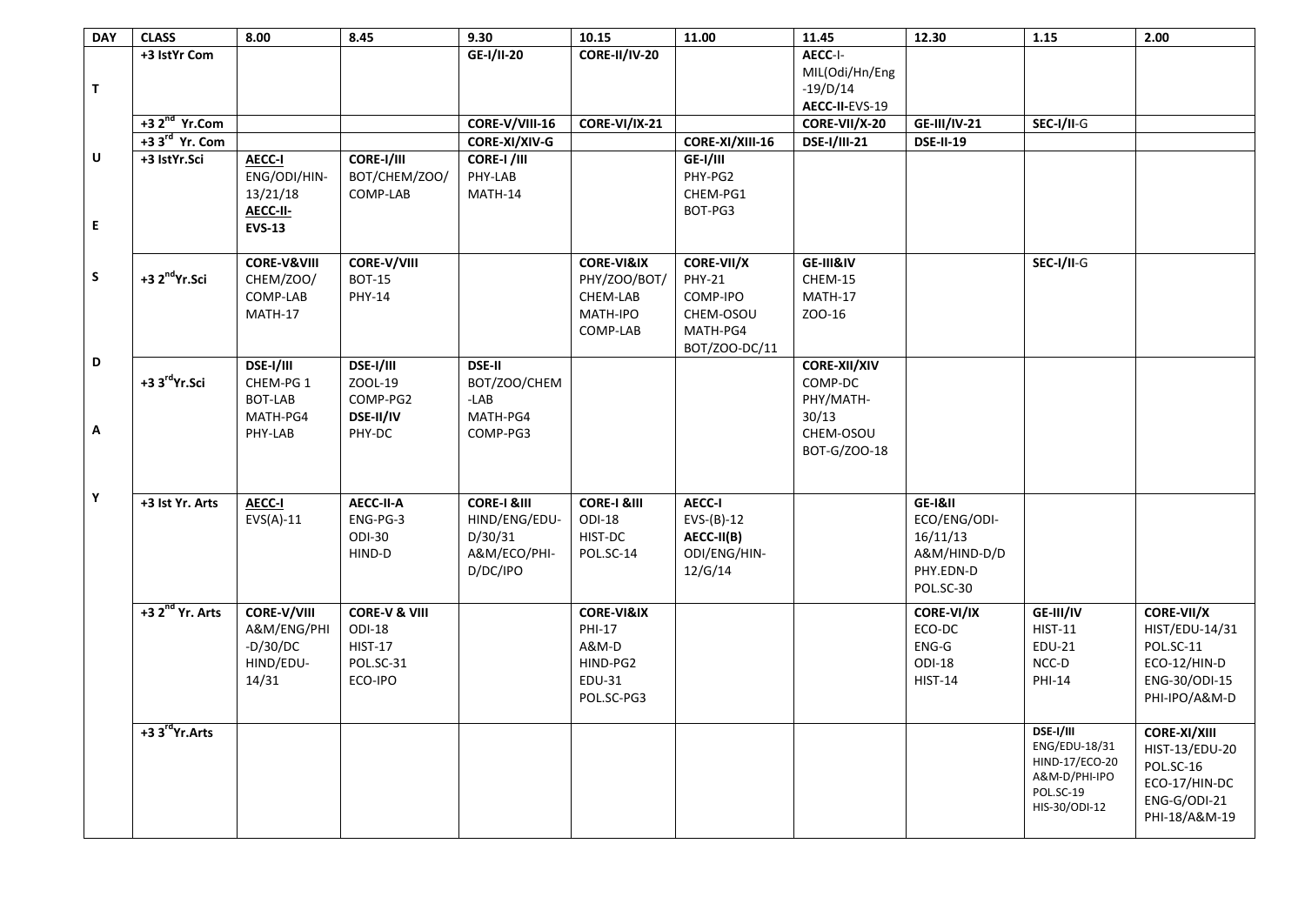| <b>DAY</b> | <b>CLASS</b>               | 8.00                   | 8.45                    | 9.30                | 10.15                 | 11.00                       | 11.45               | 12.30                | 1.15                | 2.00           |
|------------|----------------------------|------------------------|-------------------------|---------------------|-----------------------|-----------------------------|---------------------|----------------------|---------------------|----------------|
|            | +3 Ist Yr.Com              | AECC-I-EVS-G           |                         |                     | GE-I/II-30            | <b>CORE-I/II-15</b>         |                     | <b>CORE-II/IV-20</b> |                     |                |
|            |                            | <b>AECC-II</b>         |                         |                     |                       |                             |                     |                      |                     |                |
|            |                            | ODI/ENG/HIN-           |                         |                     |                       |                             |                     |                      |                     |                |
| W          |                            | G/11/DC                |                         |                     |                       |                             |                     |                      |                     |                |
|            | $+32^{nd}$                 |                        |                         | <b>GE-III/IV-16</b> |                       |                             | CORE-VI/IX-16       | <b>SEC-I/II-12</b>   |                     |                |
|            | Yr.Com                     |                        |                         |                     |                       |                             |                     |                      |                     |                |
| E.         | $+33rd$ Yr.                |                        | <b>DSE-I/III-21</b>     | <b>DSE-II-21</b>    |                       |                             | CORE-XII/XIV-15     |                      |                     |                |
|            | Com                        |                        |                         |                     |                       |                             |                     |                      |                     |                |
| D          | +3 IstYr.Sci               | <b>CORE-I &amp;III</b> | <b>CORE-I &amp;III</b>  | <b>CORE-II/IV</b>   |                       | GE-I/III                    |                     |                      |                     |                |
|            |                            | ZOOL/BOT/COMP-         | CHEM-LAB                | PHY/CHEM/BOT/       |                       | <b>PHY-18</b>               |                     |                      |                     |                |
|            |                            | LAB                    | PHY-LAB                 | ZOO/COMP-LAB        |                       | CHEM-OSOU                   |                     |                      |                     |                |
| N          |                            | MATH-14                |                         | MATH-14             |                       | <b>BOT-21</b>               |                     |                      |                     |                |
|            |                            |                        |                         |                     |                       |                             |                     |                      |                     |                |
|            |                            | <b>CORE-V&amp;VIII</b> | <b>CORE-V &amp;VIII</b> |                     | <b>CORE-VI&amp;IX</b> | <b>CORE-VII/X</b>           | GE-III&IV           | <b>SEC-I/II-12</b>   |                     |                |
| E          | +3 2 <sup>nd</sup> Yr.Sci  | CHEM-LAB               | BOT/ZOO/COMP-           |                     | PHY/ZOO/BOT/          | PHY/MATH-                   | CHEM-PG1            |                      |                     |                |
|            |                            | PHY-LAB                | LAB                     |                     | CHEM-LAB              | 20/14                       | MATH-PG3            |                      |                     |                |
|            |                            |                        | MATH-IPO                |                     | MATH-PG4              | CHEM/BOT/ZOO-               | ZOO-13              |                      |                     |                |
| S          |                            |                        |                         |                     | COMP-LAB              | PG1/PG2/PG3                 |                     |                      |                     |                |
|            |                            |                        |                         |                     |                       | COMP-IPO                    |                     |                      |                     |                |
|            |                            |                        |                         |                     |                       |                             | <b>CORE-XI/XIII</b> | <b>CORE-XII/XIV</b>  | DSE-I/II            | DSE-II/IV      |
|            | +3 3 <sup>rd</sup> Yr. Sci |                        |                         |                     |                       |                             | PHY/BOT/ZOO-        | PHY/BOT/ZOO/         | PHY/BOT/ZOO/        | PHY-IPO        |
| D          |                            |                        |                         |                     |                       |                             | 19/21/18            | CHEM-LAB             | CHEM-LAB            | CHEM-LAB       |
|            |                            |                        |                         |                     |                       |                             | CHEM-20             | MATH-14              | MATH-14             | MATH-14        |
|            |                            |                        |                         |                     |                       |                             | MATH-17             | COMP-18              | COMP-LAB            | <b>BOT-21</b>  |
|            |                            |                        |                         |                     |                       |                             | COMP-PG2            |                      |                     | ZOO-LAB        |
| Α          |                            |                        |                         |                     |                       |                             |                     |                      |                     | COMP-LAB       |
|            | +3 Ist Yr. Arts            | <b>CORE-I &amp;III</b> | <b>CORE-II/IV</b>       |                     | GE-I&II               | AECC-I(A)EVS-13             |                     |                      |                     |                |
|            |                            | HIST/A&M-17/D          | HIST/ODI-14/30          |                     | ECO-DC                | AECC-II (A)                 |                     |                      |                     |                |
|            |                            | EDU/HIND-31/D          | ENG-PG3                 |                     | ENG-IPO               | ODI/ENG/HIN-                |                     |                      |                     |                |
| Υ          |                            | PHI/ODI-PG4/PG3        | A&M/PHI-D/DC            |                     | PHY.EDN-D             | 13/19/D                     |                     |                      |                     |                |
|            |                            | ENG-20/ECO-PG2         | EDU/ECO-31/18           |                     | POL.SC-G              |                             |                     |                      |                     |                |
|            |                            | POL.SC-30              | HIND-PG2                |                     | HIND-D                |                             |                     |                      |                     |                |
|            |                            |                        | POL.SC-13               |                     | ODI-PG3               |                             |                     |                      |                     |                |
|            | $+32^{nd}$ Yr.             |                        | GE-III/IV               | <b>CORE-V/VIII</b>  | GE-III/IV             | $\overline{SEC-I/II-(A)-G}$ |                     |                      | <b>CORE-VII/X</b>   |                |
|            | Arts                       |                        | EDU-G                   | HIST/EDU-18/31      | <b>HIST-19</b>        | <b>SECI/-II(B)-30</b>       |                     |                      | HIST/EDU-15/31      |                |
|            |                            |                        | NCC-D                   | POL.SC-11           | PHI-PG2               |                             |                     |                      | POL.SC-16           |                |
|            |                            |                        |                         | HIND-17/PHI-PG4     |                       |                             |                     |                      | ECO-DC/HIN-D        |                |
|            |                            |                        |                         | ODI/A&M-PG3/D       |                       |                             |                     |                      | ENG-30/ODI-11       |                |
|            |                            |                        |                         | ENG-30/ECO-PG2      |                       |                             |                     |                      | PHI-IPO/A&M-D       |                |
|            | +3 3 <sup>rd</sup> Yr.Arts |                        |                         |                     |                       | <b>CORE-XII/XIV</b>         | <b>CORE-XI/XIII</b> | <b>CORE-XII/XIV</b>  | <b>CORE-XI/XIII</b> | DSE-II/IV      |
|            |                            |                        |                         |                     |                       | <b>ENG-17</b>               | EDU-31              | HIST/ECO-11/13       | <b>HIST-12</b>      | HIST/ECO-11/18 |
|            |                            |                        |                         |                     |                       | PHIL-PG-4                   | $HIN-14$            | POL.SC-16            | POL.SC-13           | POL.SC-12      |
|            |                            |                        |                         |                     |                       |                             | <b>ENG-21</b>       | HIN-17/ODI-15        | A&M/PHI/ECO-        | HIN-19/ODI-15  |
|            |                            |                        |                         |                     |                       |                             | $ODI-11$            | EDU/A&M-31/D         | 17/19/18            | EDU/A&M-31/D   |
|            |                            |                        |                         |                     |                       |                             |                     |                      |                     | ENG-16/PHI-17  |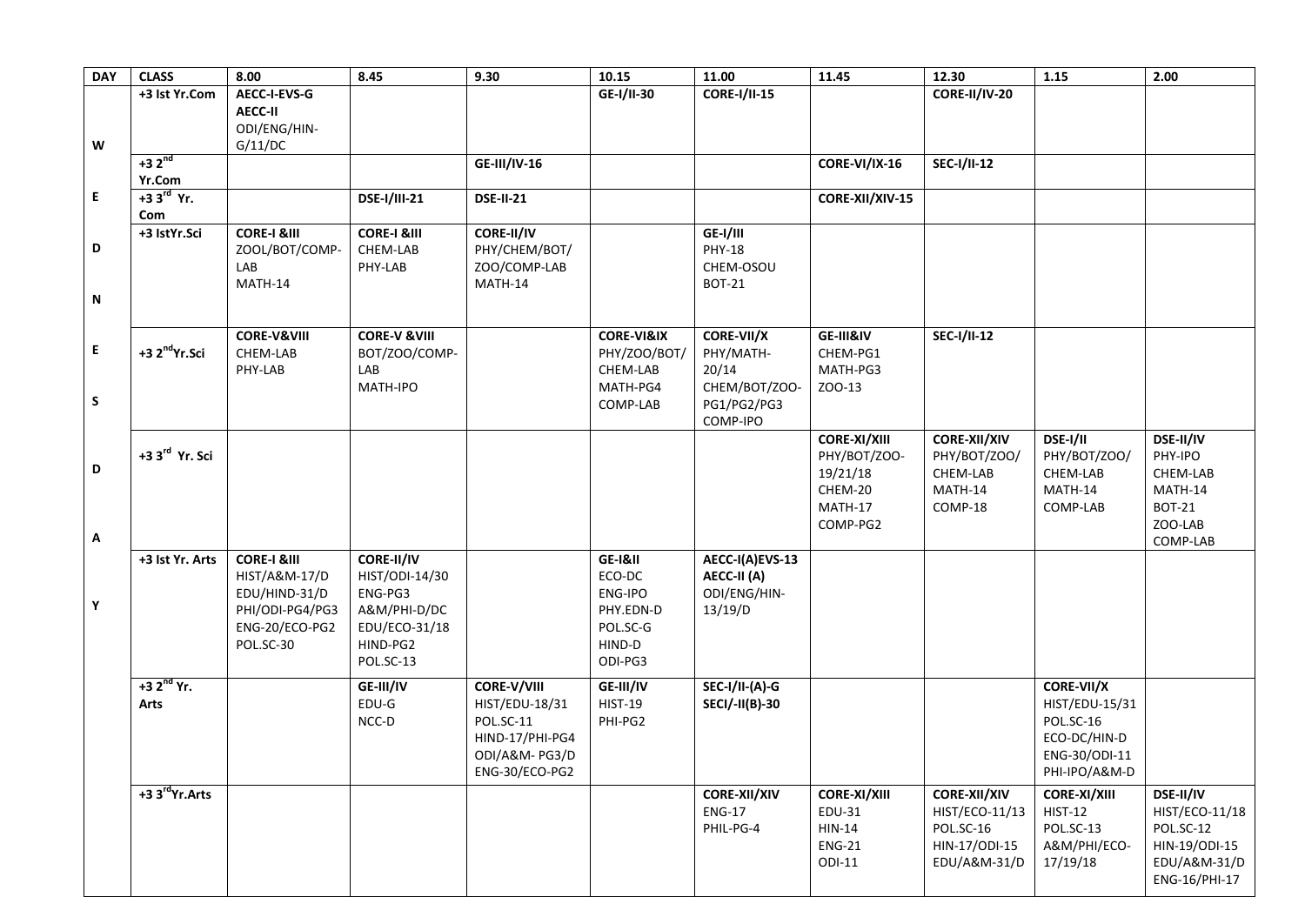|            | <b>CLASS</b>               | 8.00                             | 8.45                          | 9.30                    | 10.15                | 11.00                     | 11.45                   | 12.30                      | 1.15                          | 2.00                       |
|------------|----------------------------|----------------------------------|-------------------------------|-------------------------|----------------------|---------------------------|-------------------------|----------------------------|-------------------------------|----------------------------|
| <b>DAY</b> |                            |                                  |                               |                         |                      |                           |                         |                            |                               |                            |
|            | +3 Ist Yr.Com              |                                  |                               | <b>CORE-I/III-21</b>    |                      | GE-I/III-15               |                         |                            |                               |                            |
|            | $+32^{nd}$                 |                                  | CORE-V/VIII-21                | CORE-VI/IX-30           | CORE-VII/X-30        | GE-I/IV-19                |                         | <b>SEC-I/II-16</b>         |                               |                            |
| T          | Yr.Com<br>$+33rd$ Yr.      | CORE-XI/XII-21                   |                               |                         | <b>DSE-I/III-21</b>  | DSE-II/IV-DC              | CORE-XII/XIV-16         |                            |                               |                            |
|            | Com                        |                                  |                               |                         |                      |                           |                         |                            |                               |                            |
|            | +3 Ist Yr. Sci             | AECC-I-EVS-15                    |                               | CORE-II/IV              |                      | GE-I/III                  | <b>CORE-I &amp; III</b> |                            | <b>CORE-II&amp;IV</b>         |                            |
| н          |                            | AECC-II-                         |                               | PHY/ZOO/BOT/            |                      | <b>PHY-30</b>             | COMP-LAB                |                            | COMP-LAB                      |                            |
|            |                            | ODI/ENG/HIND-                    |                               | CHEM-LAB                |                      | CHEM-PG1                  |                         |                            |                               |                            |
| U          |                            | 15/IPO/PG4                       |                               | MATH-14                 |                      | <b>BOT-17</b>             |                         |                            |                               |                            |
|            |                            |                                  |                               |                         |                      |                           |                         |                            |                               |                            |
|            |                            | <b>CORE-V&amp;VIII</b>           | <b>CORE-V &amp;VIII</b>       | <b>CORE-VI &amp; IX</b> | <b>CORE-VI/IX</b>    | CORE-VII/X                | GE-III&IV               | <b>SEC-I/II-16</b>         |                               |                            |
| R          | +3 2 <sup>nd</sup> Yr.Sci  | PHY-LAB                          | CHEM/BOT/ZOO/                 | COMP-LAB                | PHY/ZOO/BOT/         | PHY-PG3                   | CHEM-17                 |                            |                               |                            |
|            |                            | MATH-14                          | COMP-LAB                      |                         | CHEM-LAB             | CHEM-OSOU                 | MATH-14                 |                            |                               |                            |
| S          |                            |                                  |                               |                         | MATH-14              | MATH-14                   | ZOO-18                  |                            |                               |                            |
|            |                            |                                  |                               |                         |                      | BOT/ZOO-18/16<br>COMP-LAB |                         |                            |                               |                            |
|            |                            |                                  |                               |                         | <b>CORE-XI/XII</b>   | <b>CORE-XII / XIV</b>     | <b>CORE-XII/XIV</b>     | DSE-I/II                   | DSE-II/IV                     |                            |
|            | +3 3 <sup>rd</sup> Yr.Sci  |                                  |                               |                         | <b>PHY-20</b>        | COPM.NPG-2                | PHY/ZOO-13/19           | PHY/BOT/ZOO/               | PHY/BOT/ZOO/                  |                            |
|            |                            |                                  |                               |                         | CHEM-PG1             |                           | CHEM-PG1                | CHEM-LAB                   | CHEM-LAB                      |                            |
| D          |                            |                                  |                               |                         | BOT/ZOO-18/G         |                           | MATH-IPO                | MATH-14                    | MATH-IPO                      |                            |
|            |                            |                                  |                               |                         | MATH-IPO<br>COPM-PG2 |                           | <b>BOT-15</b>           | COMP-15                    | COPM-18                       |                            |
|            | +3 Ist Yr. Arts            | <b>CORE-I &amp;III</b>           | CORE-II/IV                    | AECC-I(B)EVS-19         | GE-I&II              | GE-I&II                   |                         |                            |                               |                            |
| А          |                            | HIST/EDU-17/31                   | HIST/EDU-IPO/31               | AECC-II(B)              | <b>ENG-17</b>        | ECO-17                    |                         |                            |                               |                            |
|            |                            | POL.SC-18                        | POL.SC-G                      | ODI-PG2                 | PHY.EDN-D            | POL.SC-G                  |                         |                            |                               |                            |
|            |                            | HIND-D                           | <b>HIND-19</b>                | ENG-PG3                 | HIND-PG3             | <b>ODI-12</b>             |                         |                            |                               |                            |
|            |                            | PHI/ECO-PG3/PG2<br>ODI-30/ENG-DC | PHI/A&M-17/D<br>ODI-30/ENG-DC | HIND-PG4                |                      |                           |                         |                            |                               |                            |
| Υ          |                            | A&M-D                            | ECO-IPO                       |                         |                      |                           |                         |                            |                               |                            |
|            | $+32nd$ Yr.                | SEC-I/II(A)-G                    | GE-III/IV                     | <b>SECI/II(B)-16</b>    |                      |                           | <b>CORE-V/VII</b>       | <b>CORE-V/VIII</b>         | <b>CORE-VI/IX</b>             |                            |
|            | Arts                       |                                  | <b>HIST-18</b>                |                         |                      |                           | ECO-21                  | <b>HIST-19</b>             | <b>HIST-11</b>                |                            |
|            |                            |                                  |                               |                         |                      |                           | <b>HIND-20</b>          | POL.SC-20                  | POL.SC-12                     |                            |
|            |                            |                                  |                               |                         |                      |                           | ENG-DC<br>A&M-D         | ODI-21                     | ECO-13/HIN-D<br>ENG-14/ODI-21 |                            |
|            |                            |                                  |                               |                         |                      |                           | PHIL-                   |                            | EDU-31                        |                            |
|            |                            |                                  |                               |                         |                      |                           | EDU-31                  |                            | PHI-DC/A&M-D                  |                            |
|            | +3 3 <sup>rd</sup> Yr.Arts |                                  |                               | DSE-II/IV               | <b>CORE-XI/XIII</b>  | DSE-II/IV                 | DSE-II/IV               | <b>CORE-XII/XIV</b>        | <b>CORE-XI/XIII</b>           | DSE-I/II                   |
|            |                            |                                  |                               | PHIL-IPO                | EDU-31               | HIN-D                     | POL.SC-11               | HIST/EDU-18/31             | <b>HIST-15</b>                | HIST/ECO-14/16             |
|            |                            |                                  |                               |                         | HIN-IPO<br>PHI-PG4   | <b>ENG-13</b><br>ECO-IPO  | ODIA-30                 | POL.SC-12<br>HIN-DC/ODI-11 | POL.SC-16<br>ODI-19           | POL.SC-15<br>HIN/EDU-30/31 |
|            |                            |                                  |                               |                         | A&M-D                | A&M-D                     |                         | A&M-D/ECO-13               | ECO-17/ENG-20                 | ENG-19/ODI-18              |
|            |                            |                                  |                               |                         |                      | EDU-31                    |                         | ENG-30/PHI-17              |                               | PHI-21/A&M-20              |
|            |                            |                                  |                               |                         |                      |                           |                         | DSE-II/IV                  |                               |                            |
|            |                            |                                  |                               |                         |                      |                           |                         | HIST-G                     |                               |                            |
|            |                            |                                  |                               |                         |                      |                           |                         |                            |                               |                            |
|            |                            |                                  |                               |                         |                      |                           |                         |                            |                               |                            |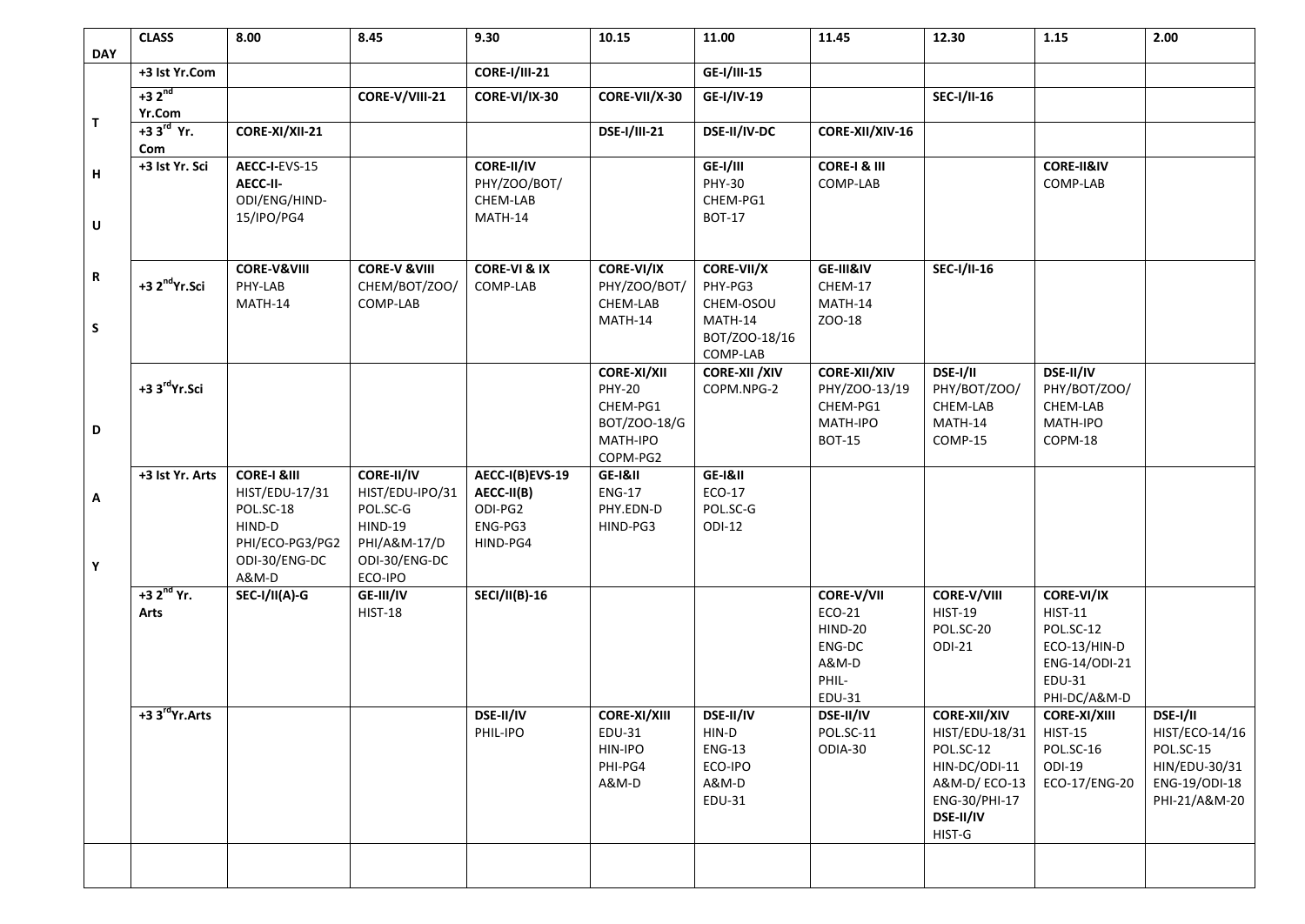| <b>DAY</b> | <b>CLASS</b>                  | 8.00                                                                                                              | 8.45                                                                                                | 9.30                                                    | 10.15                                                                    | 11.00                                                                             | 11.45                                                                                              | 12.30                                                                                              | 1.15                                                                                       | 2.00                                                                                              |
|------------|-------------------------------|-------------------------------------------------------------------------------------------------------------------|-----------------------------------------------------------------------------------------------------|---------------------------------------------------------|--------------------------------------------------------------------------|-----------------------------------------------------------------------------------|----------------------------------------------------------------------------------------------------|----------------------------------------------------------------------------------------------------|--------------------------------------------------------------------------------------------|---------------------------------------------------------------------------------------------------|
|            | +3 Ist Yr.Com                 |                                                                                                                   |                                                                                                     |                                                         | <b>CORE-I/III--20</b>                                                    |                                                                                   | GE-I/II-19                                                                                         | CORE-II/IV-G                                                                                       |                                                                                            |                                                                                                   |
| F.         | $+32nd$ Yr.Com                |                                                                                                                   |                                                                                                     |                                                         | CORE-V/VIII-<br>21                                                       | CORE-VI/IX-19                                                                     |                                                                                                    | CORE-VII/X-19                                                                                      | SEC-I/II-G                                                                                 |                                                                                                   |
|            | +3 3 <sup>rd</sup> Yr. Com    | CORE-XI/XII-19                                                                                                    | CORE-XII/XIV-13                                                                                     |                                                         |                                                                          | <b>DSE-I/III-21</b>                                                               | <b>DSE-II/IV-20</b>                                                                                |                                                                                                    |                                                                                            |                                                                                                   |
| R<br>J.    | +3 IstYr.Sci                  | CORE-I/III<br>PHY/ZOO/BOT/B<br>CHEM-LAB<br>MATH-DC<br>COMP-LAB                                                    | <b>CORE-II &amp;IV</b><br>PHY/BOT/ZOO/<br>CHEM-LAB<br>MATH-14<br>COMP-LAB                           | CORE-II/IV<br>PHY-LAB<br>CHEM-LAB<br><b>BOT-LAB</b>     | AECC-I-EVS-30<br><b>AECC-II</b><br>ODI/ENG/HIN-<br>30/PG3/D              |                                                                                   |                                                                                                    |                                                                                                    |                                                                                            |                                                                                                   |
| D          | +3 2 <sup>nd</sup> Yr.Sci     |                                                                                                                   |                                                                                                     |                                                         | <b>CORE-VI&amp;IX</b><br>PHY-LAB                                         | <b>CORE-VI/IX</b><br>CHEM/BOT/ZOO/<br>COMP-LAB<br>MATH-PG4                        | <b>CORE-VII&amp;X</b><br>PHY-DC<br>ZOO/BOT-15/16<br>CHEM-OSOU<br>MATH-18<br>COMP-IPO               |                                                                                                    | SEC-I/II-G                                                                                 |                                                                                                   |
| Α          | +3 3rd Yr. Sci                |                                                                                                                   |                                                                                                     |                                                         | <b>CORE-XI/XII</b><br>CHEM/BOT/<br>ZOO-LAB                               | <b>CORE-XI/XIII</b><br><b>PHY-15</b><br>MATH-IPO                                  |                                                                                                    |                                                                                                    | DSE-I/III<br>PHY/BOT/ZOO/<br>CHEM-LAB<br>MATH-14<br>COPM-IPO                               |                                                                                                   |
| Υ          | +3 Ist Yr. Arts               | <b>CORE-I &amp;III</b><br><b>HIST-21</b><br>POL.SC-20<br>ECO/EDU-17/31<br>HIN/A&M-14/D<br>PHI-PG4<br>ODI-G/ENG-30 | <b>CORE-II/IV</b><br>HIST/A&M-DC/D<br>POL.SC-18<br>EDU/HIN-31/D<br>PHI/ECO-PG4/P3<br>ODI-30/ENG-PG2 | AECC-I(A)-EVS-G<br>AECC-II(A)<br>ODI/ENG/HIN-<br>G/21/D | GE-I&II<br>ECO-IPO<br>POL.SC-18<br>ODI/ENG/HIN-<br>19/17/14<br>PHY.EDN-D |                                                                                   |                                                                                                    |                                                                                                    |                                                                                            |                                                                                                   |
|            | $+3$ 2 <sup>nd</sup> Yr. Arts |                                                                                                                   |                                                                                                     |                                                         | SEC-I/II(A)G<br><b>SEC-I/II(B)31</b>                                     | <b>CORE-VI/IX</b><br>HIST/ECO-30/12<br>POL.SC-18<br>HIN/PHI-17/14<br>ODI-G/ENG-16 | <b>CORE-VI/IX</b><br>EDU-31<br>A&M-D                                                               | <b>CORE-VII/X</b><br>HIST/EDU-15/31<br>POL.SC-16<br>HIN-D/ODI-17<br>A&M-D/ECO-14<br>ENG-30/PHI-IPO | GE-II/IV<br><b>HIST-15</b><br>EDU-31<br><b>PHI-17</b><br>$NCC-D$                           | <b>CORE-VI/IX</b><br><b>EDU-30</b><br>A&M-20                                                      |
|            | +3 3 <sup>rd</sup> Yr.Arts    |                                                                                                                   |                                                                                                     |                                                         |                                                                          | <b>CORE XII/XIV</b><br>A&M-D<br>PHI-DC<br>EDU-31<br>POL SC-11                     | <b>CORE-XI/XIII</b><br>HIST/EDU-G/31<br>POL.SC-13<br>HIN-D/ODI-21<br>A&M-D/ECO-14<br>ENG-30/PHI-17 | <b>CORE-XII/XIV</b><br><b>HIST-11</b><br>HIN-DC/ODI-20<br>$ECO-13$<br><b>ENG-21</b>                | DSE-I/III<br>HIST/EDU-11/16<br>POL.SC-12<br>ODI-19/HIN-DC<br>A&M-D/PHI-20<br>ECO-13/ENG-18 | <b>DSE-II/IV</b><br>POL.SC-12<br>ECO-13/HIN-21<br>ENG-15/ODI-16<br>EDU-31/HIST-19<br>PHI-17/A&M-D |